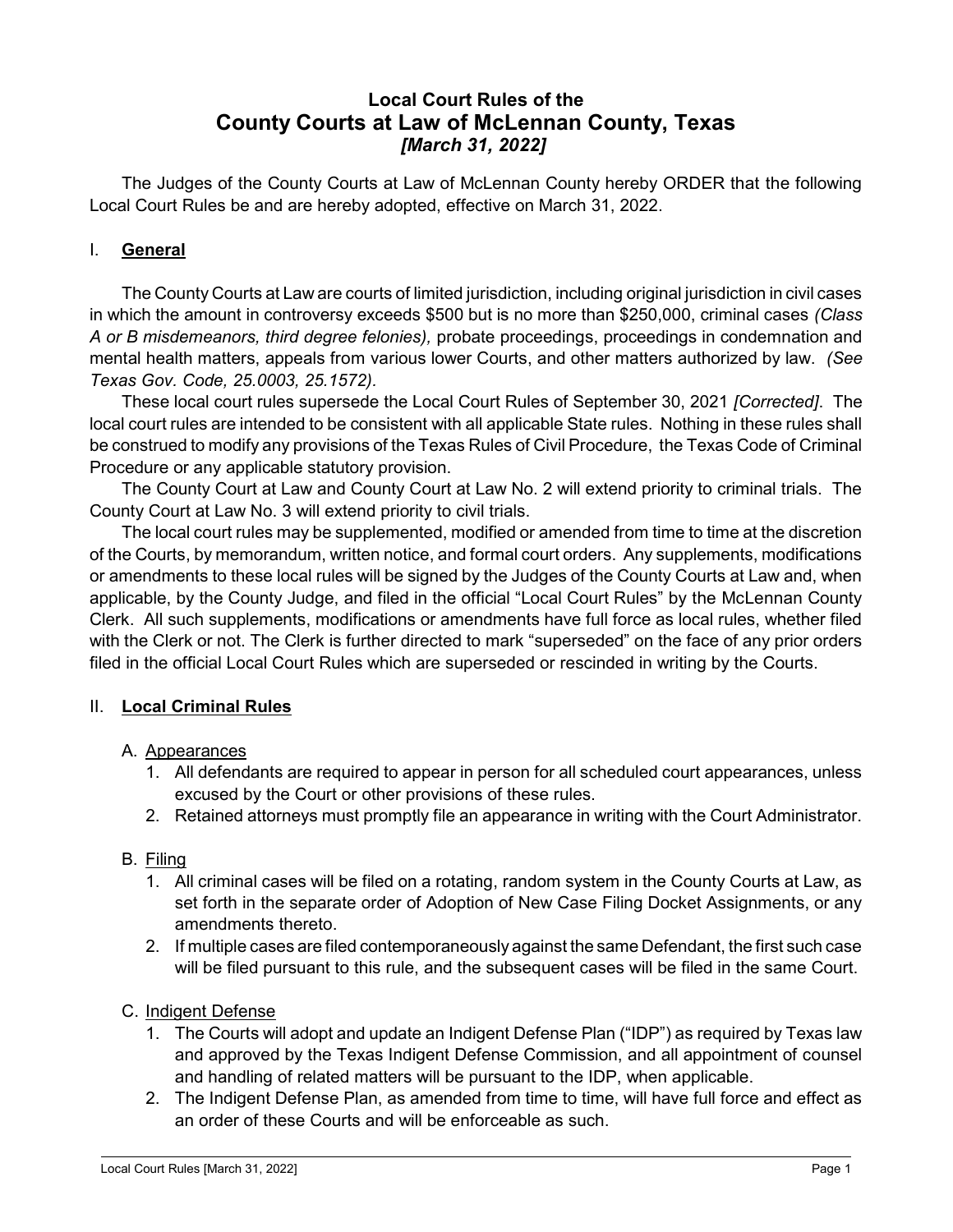#### D. Withdrawal as Counsel

- 1. A retained attorney may apply to withdraw as counsel only as follows:
	- a. By submitting a Motion to Withdraw as Counsel conforming to Rule 10, Texas Rules of Civil Procedure;
	- b. By scheduling the motion for a hearing;
	- c. By giving written notice to the State and to the Defendant of the hearing date and time, including notice to the Defendant that he/she may appear and oppose the motion.
- 2. A retained attorney may move to withdraw as counsel at any time if the defendant executes written approval of a filed motion, the attorney is discharged in writing signed by the defendant, or the attorney is discharged by the defendant in open court. In this event, if the State approves the motion in writing, the Court may waive the requirement of a hearing.
- 3. Any attorney allowed to withdraw as counsel must provide the defendant with both a copy of the order granting the withdrawal and written notice of the defendant's next scheduled Court appearance.
- 4. Absent good cause shown, court-appointed attorneys will not be allowed to withdraw as counsel.
- 5. In the event a retained attorney withdraws, leaving the Defendant without counsel, the case will be rescheduled to the Court's pro se docket.

#### E. Scheduling

- 1. The current weekly schedule is attached as Exhibit A. All scheduling is subject to change by Court order or memo, or on a case by case basis.
- 2. All confirmations of settings will be provided to counsel via e-mail.

#### F. Arraignment

- 1. An arraignment docket call will be held each week.
- 2. Arraignment will be waived by the appointment of or written appearance of counsel for the defendant, and the case will be assigned to the status docket.
- 3. Unless arraignment is waived, a defendant on bond shall be present in Court as directed in the written notice of arraignment provided by the Court to the defendant and/or to the bail bond surety.
- 4. In the event a defendant fails to appear at the Arraignment docket, and if the bail bond surety locates the defendant and directs the defendant to report to the Court after the Arraignment docket, the surety must accompany the defendant to Court.
- 5. Defendants expressing the intent to employ counsel or failing to qualify for court appointed counsel will be continued on the arraignment docket at the Judge's discretion for a reasonable period of time.
	- a. If a defendant fails to retain counsel within a reasonable period of time, the case will be assigned to the Court's pro se docket.
- 6. All reset confirmations for defendants without counsel will be issued in the standard printed format.
- 7. All criminal matters assigned to County Court at Law No. 3 shall be scheduled, if necessary, for arraignment before the County Court at Law or the County Court at Law No. 2.

#### G. Status Docket

1. Upon the initial appearance or appointment of counsel, each defendant will be scheduled for the status docket approximately 4 weeks from the last date of arraignment.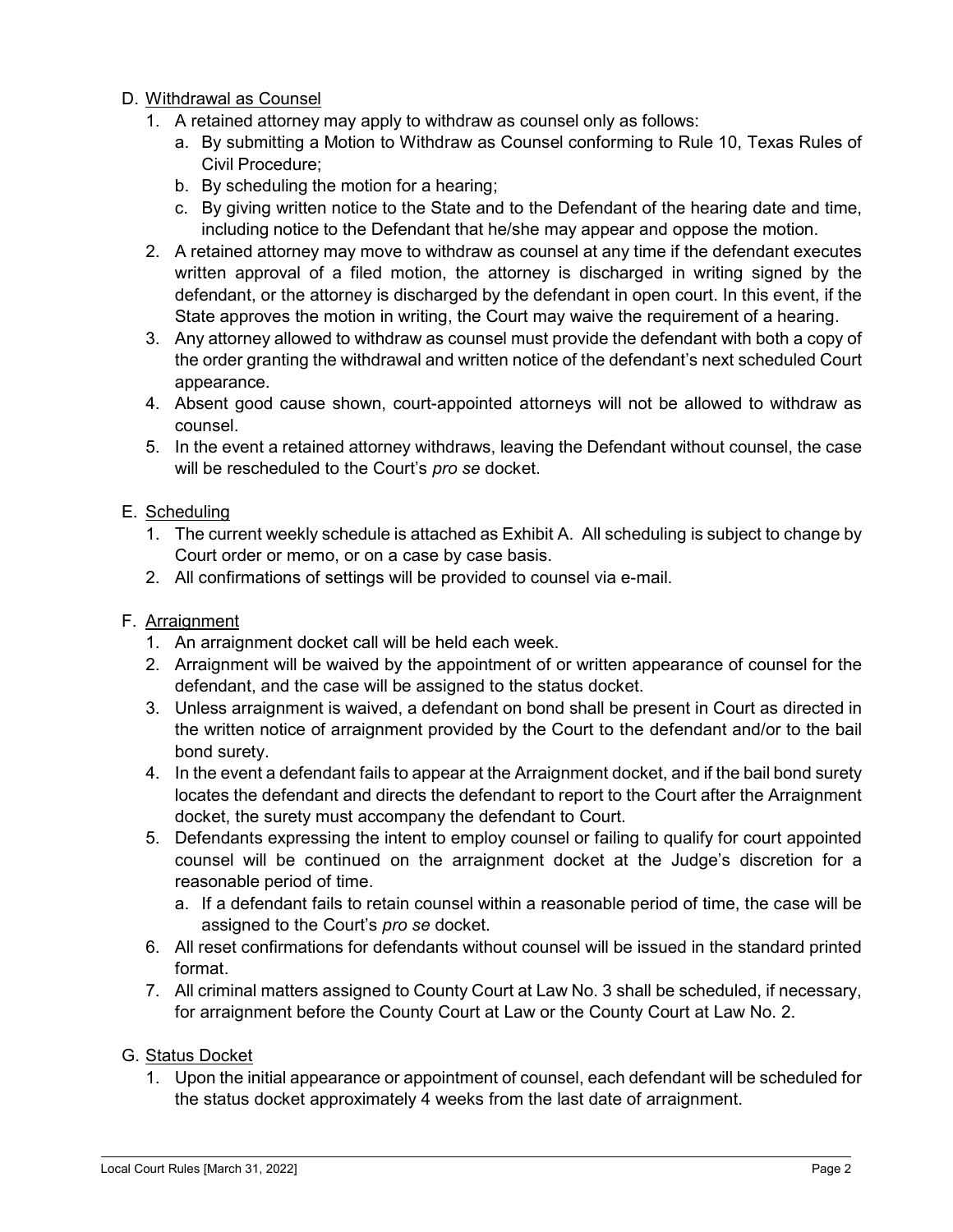- 2. Unless assigned to the disposition docket by defense counsel, cases will remain on the status docket for no more than180 days following the filing of the Information.
	- a. Defense counsel seeking a trial setting from the status docket must first have the case assigned to the disposition docket.
- 3. Resets requested within the 180 day period will be for no more than four (4) weeks.
- 4. Cases may be reset by defense counsel by telephone, email, facsimile or in person no later than 4:00 p.m. on the business day preceding the status docket date.
	- a. Requests for resets made on the date of the status docket must be presented in person to the Court, and will be added to the queue of plea papers submitted during the status docket. The defendant is not required to be present.
- 5. All reset confirmations will be forwarded to counsel by e-mail or via facsimile.
- 6. Cases not disposed of within 180 days of the date the Information was filed will automatically be assigned to the disposition docket.
- 7. Plea Procedures
	- a. Cases to be disposed of by a plea will be scheduled at any time approved by the Court or the Court Administrator, giving priority to the regularly scheduled status docket.
	- b. All attorneys scheduling cases for a plea will report to the Court Administrator upon arrival, and shall promptly complete, have executed and deliver to the Court staff all plea documents as required by the Courts.
	- c. Plea documents must be completed and submitted to the Court administrator no earlier than the first business day of the week and no later than 1) 10:30 a.m. on the day of the status docket, or 2) the scheduled time and date for the case.
	- d. Conversations at the bar while Court is in session must be kept to a minimum. All negotiations not completed before Court convenes must be handled during recess.
	- e. All plea papers must be in the form approved by the Courts. All forms provided by the Courts may not be altered or re-formatted in any way, including font style or size, spacing, etc.
	- f. Plea papers will be produced and organized as directed by the Courts. All attorneys are required to use the Court-approved forms in all cases, without modification, and must regularly review the current forms, located on the County Courts at Law website, to assure the current forms are being prepared.

# H. Disposition Docket

- 1. Any case which is no longer eligible for the status docket, or at the request of defense counsel, will be assigned to the Disposition docket.
- 2. The first two (2) settings on Disposition docket may be reset by defense counsel in the manner set out below, but do not require approval of the Court.
- 3. Disposition docket for each Court will be scheduled on alternating Wednesdays, at 10:30 A.M., subject to holidays and other factors.
- 4. All requests to reschedule a disposition setting must be made in writing and approved by opposing counsel by 3:00 P.M. on the preceding business day, or in person with the defendant present at the Disposition docket, only at the time the case is called.
- 5. No negotiations will be allowed at the bar while Court is in session. All such matters not completed before Court convenes must be handled during recess or after Court adjourns.
- 6. Defendants and attorneys are required to attend Disposition docket, unless either the appearance is waived by the Court or a reset request submitted timely on the preceding day has been granted .
- 7. Defendants in jail will not be produced in Court unless approved in advance by the Court Administrator.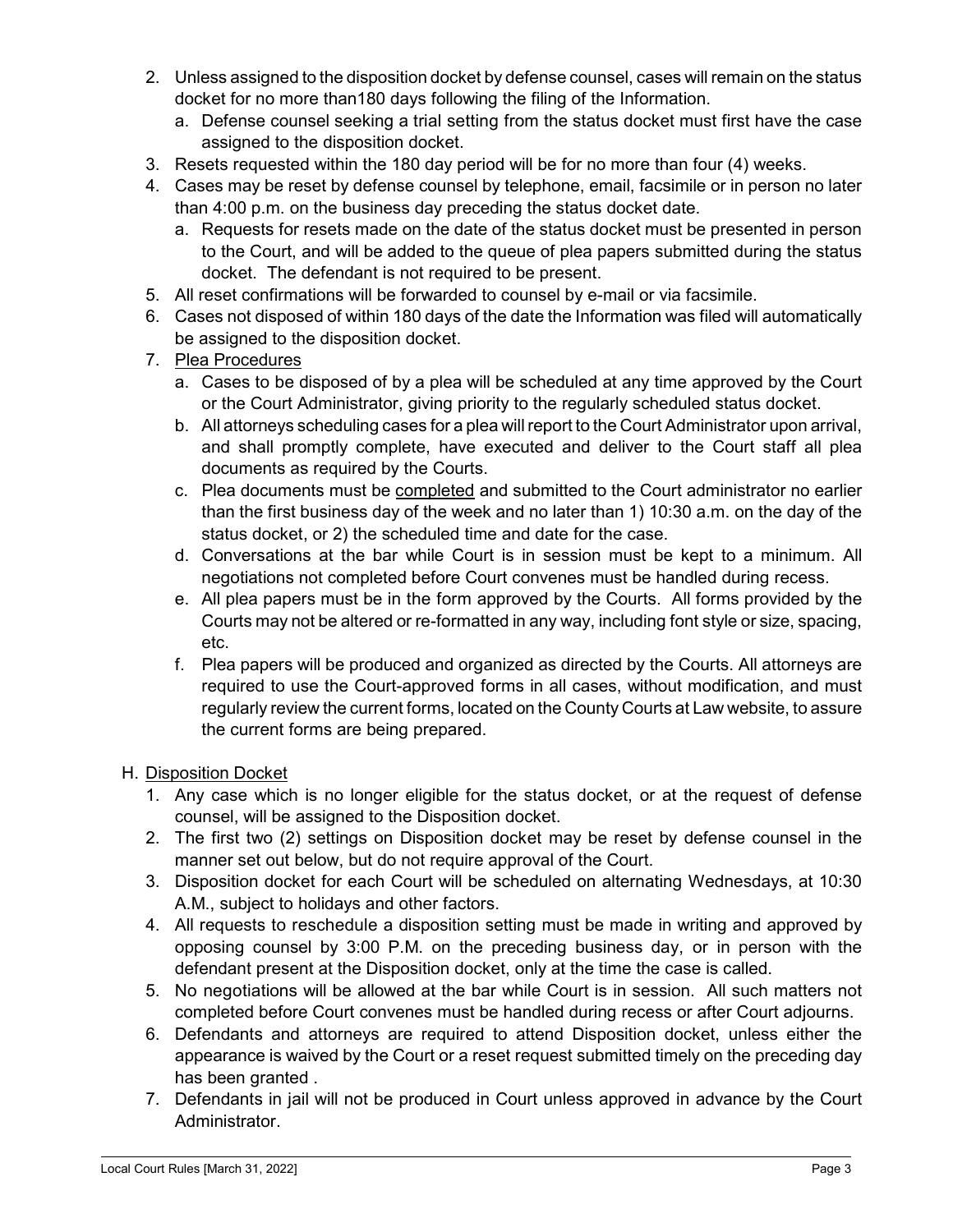- 8. The State and Defense will be required to make the following announcements:
	- a. The case has been or has not been resolved;
	- b. Discovery has been completed, or additional discovery time is required;
	- c. Negotiations have been conducted, and are ongoing or have resulted in no agreement;
	- d. A trial setting is necessary, or additional efforts at resolution are pending.
- 9. If the parties announce that a plea agreement has been reached, the case will be scheduled for the defendant's choice of the next three (3) regular status dockets
	- a. A plea may be heard following disposition only upon good cause shown;
	- b. Any case failing to plead at the later plea date will be assigned directly to the pre-trial docket.
- 10. All reset forms presented at disposition will be signed by the State's attorney, defense counsel and the defendant. Confirmation will be forwarded to counsel by e-mail or facsimile.
- 11. All criminal matters assigned to the County Court at Law No. 3 shall be scheduled for Disposition docket before the County Court at Law or the County Court at Law No. 2.
- I. Pre-Trial Docket
	- 1. Pre-trial hearings will be held on regularly scheduled dates, with a record made of the proceedings. Limits on the number of cases on pre-trial will be set from time to time by the Courts.
	- 2. The defendant must attend pre-trial, unless appearance is waived by the Court.
	- 3. The attorneys responsible for the trial of the case must be present and prepared to dispose of all pre-trial matters either by hearing or agreement. Court appointed attorneys must be present at pre-trial.
	- 4. Prior to the Pre-trial docket, the State will
		- a. contact all witnesses and determine their availability for trial over the 120 day period following pre-trial;
		- b. complete assessments of the case and make its final plea offer, if any plea agreement is sought;
		- c. obtain possession of all physical or documentary evidence related to the case;
		- d. timely file and serve all pre-trial motions, accompanied by a written proposed order with each motion.
	- 5. Prior to the Pre-trial docket, the Defense will
		- a. contact all witnesses and determine their availability for trial over the 120 day period following pre-trial;
		- b. make a decision in response to the State's most recent plea offer;
		- c. complete all fee payment arrangements with the defendant;
		- d. timely file and serve all pre-trial motions, accompanied by a written proposed order with each motion.
	- 6. Continuance: Motions to continue Pre-trial
		- a. must be submitted in writing, verified, and served on opposing counsel;
		- b. if based upon a pending application for the Pre-Trial Intervention Program ("PTIP"), will be granted only at the initial pre-trial, for a period of 6 weeks;
		- c. If a pre-trial continuance is granted, the case will be scheduled for a later Pre-trial to be determined by the Court. The deadline for filing pre-trial motions will not be extended to the subsequent Pre-trial except on leave of Court.
	- 7. The Judge will call all cases at the beginning of pre-trial, and inquire into the following:
		- a. the completion of discovery
		- b. The existence of pre-trial motions, and any related agreements or stipulations;
		- c. the necessity of a hearing on any pre-trial motions.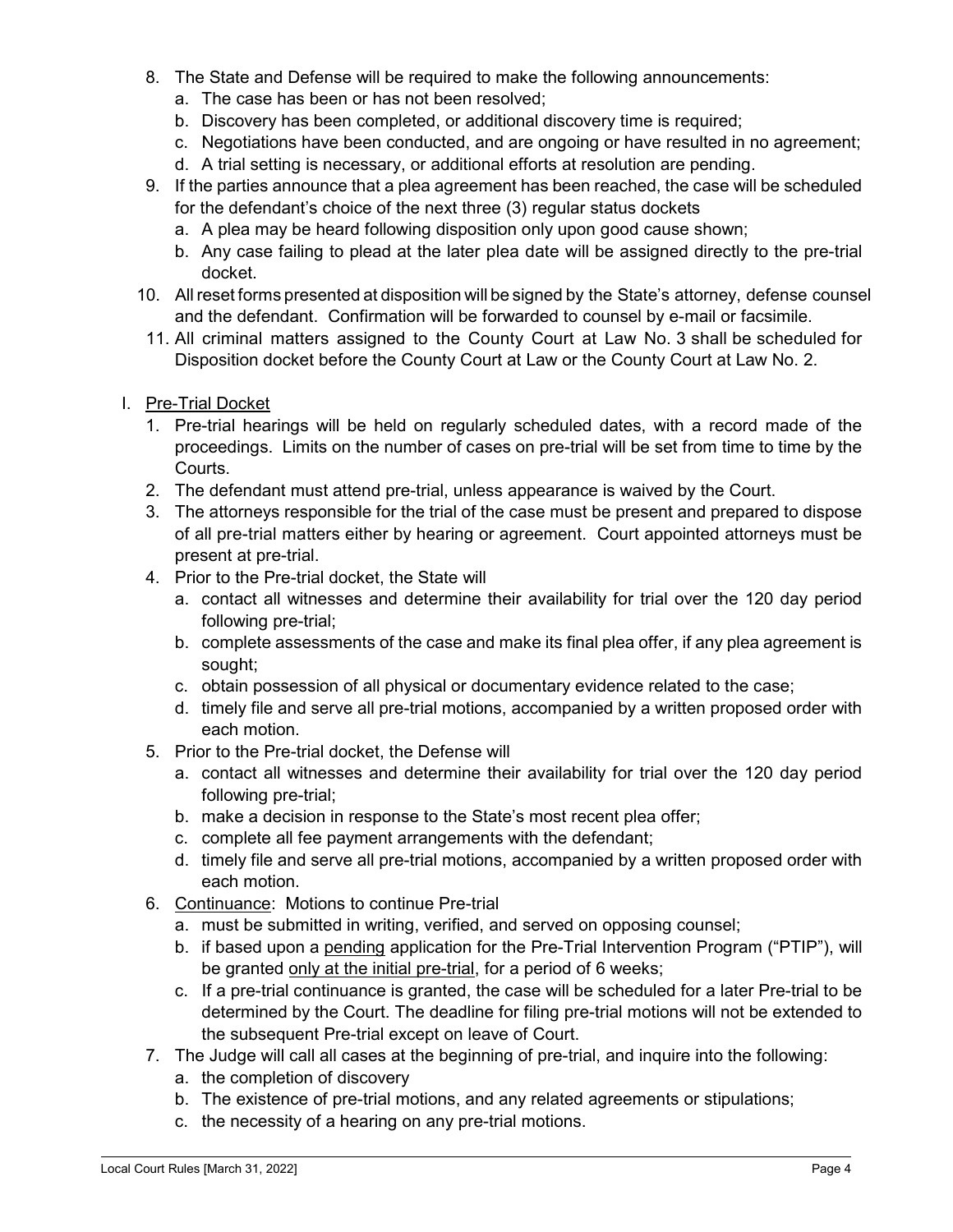- 8. Discovery:
	- a. The official Court form entitled "Discovery Form" must be completed and signed by the Defense and the State and submitted to the Court at the beginning of the Pre-trial docket;
	- b. The Defendant must specify any item(s) not yet disclosed or reviewed as contemplated by 39.14, TCCrP, at that time.
- 9. Pre-Trial Motions:
	- a. Texas Code of Criminal Procedure §28.01 will be strictly enforced.
	- b. All pre-trial motions not filed and served upon opposing counsel by seven (7) days prior to the initial Pre-trial docket setting are waived, and may not be raised or filed thereafter.
	- c. All timely filed, contested pre-trial motions will be considered at the Pre-trial docket, unless the Court sets a special hearing date.
	- d. Attorneys will present a proposed order granting pre-trial motions, or portions thereof.
	- e. Attorneys will have issued and served any subpoenas required for pre-trial hearing of evidentiary motions.
- 10. Plea Agreements:
	- a. The State will announce its complete, latest plea agreement offer on the record, and the defendant will be required, personally, to announce acceptance or rejection of the offer at that time.
	- b. If the offer is rejected, any subsequent plea agreements will be considered "advisory" only, and any subsequent plea of "guilty" or "nolo contendere" will be with no limitations on the Court, subject to the applicable range of punishment.
	- c. Cases in which the Defendant accepts the State's offer at pre-trial will be heard immediately following pre-trial, or at the Court's discretion. If such a case is not heard immediately following pre-trial, the Court will schedule both a plea date and a trial date for the defendant.
- 11. Trial Setting:
	- a. Defendants in the custody of the McLennan County Sheriff will receive priority.
	- b. The Court will set a trial date for every case the Court determines is ready for trial, on a date the Court determines no earlier than the Monday following two (2) weeks after the pre-trial, or on any week thereafter.
	- c. Each case will be given a trial priority number, which will be strictly followed, subject only to cases with defendants in jail or emergency settings.
	- d. Cases added to a trial date from a later pre-trial will be added to the end of the list, unless the Defendant is in custody.
- 12. The State and the Defense will issue subpoenas and confirm availability of all witnesses within five (5) business days following pre-trial.

### J. Trial

- 1. Announcement Deadline:
	- a. Unless notified otherwise by the Court, attorneys must contact the Court administrator before 12:00 P.M. on the Thursday immediately preceding the trial date ("announcement deadline") to inform the Court of 1) the intent to request a continuance, 2) the need for an interpreter, 3) the need for special process [e.g. writ of attachment] or 4) other requests.
	- b. The defendant and attorneys are not required to appear personally on the announcement deadline date.
	- c. If counsel is not ready for trial, a written, verified Motion for Continuance must be submitted, served on opposing counsel, and scheduled for immediate consideration by the Court.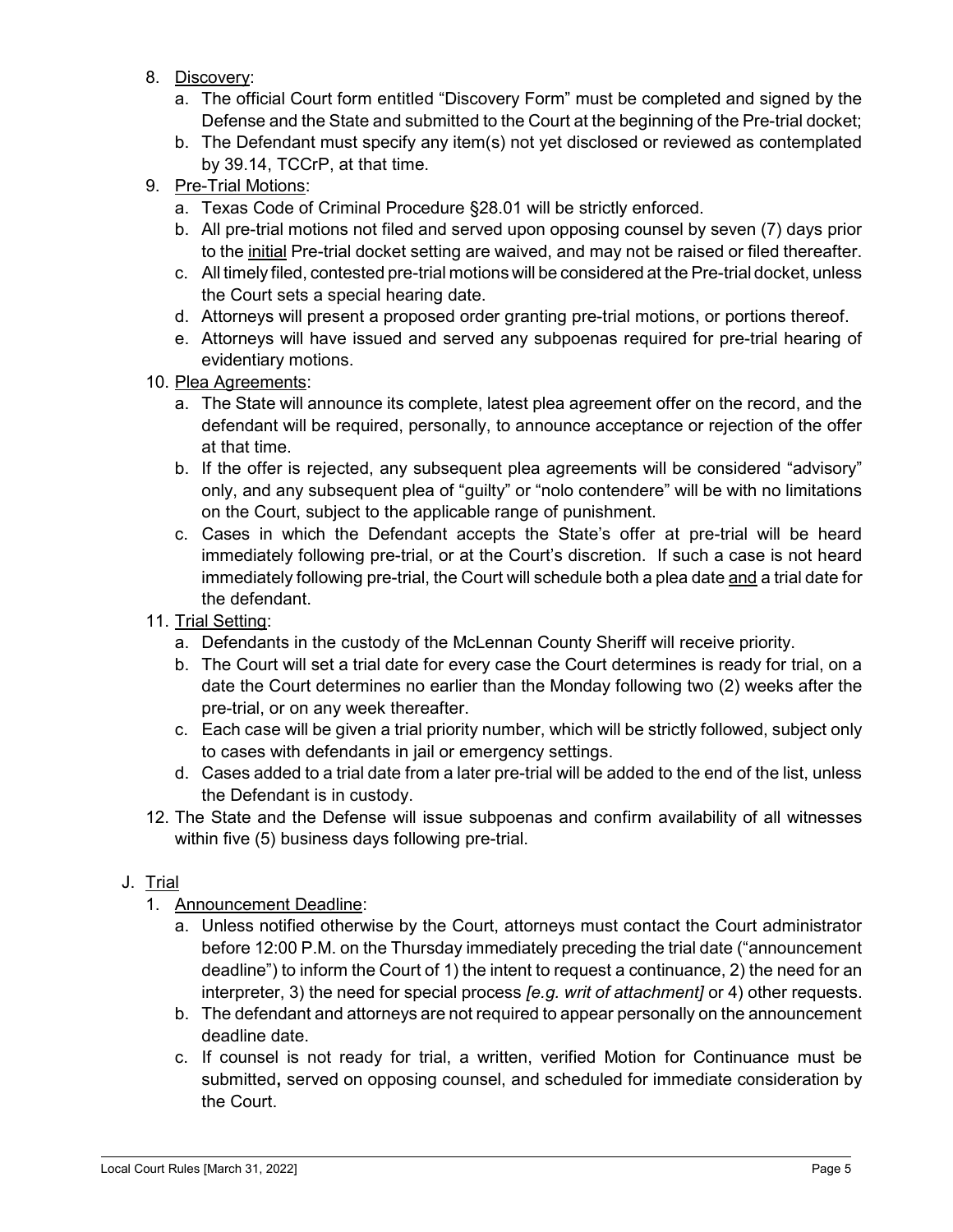- d. The State must notify the Court and opposing counsel immediately upon submitting a dismissal.
- e. The absence of any announcement by the Defense or the State will be deemed an announcement of "ready."
- f. All attorneys are required to contact the Court administrator's office on the last business day before the trial date to be advised of any change in priority.
- 2. Jury Trial Docket Call:
	- a. Jury trials will begin at 9:00 A.M. on Monday of each jury week. Multiple cases may be tried on any week, at the discretion of the Court, in which cases, special instructions will be provided.
	- b. The defendant and the attorneys in the first two cases in order of priority must appear in person on the date and at the time trial is scheduled. All remaining cases will be on "standby," and must ready to appear for trial upon receiving a call from the Court.
	- c. Standby cases may move up in priority depending on the status of preceding cases. Defense attorneys are responsible for confirming their priority status at the end of the week immediately prior to the trial setting.
	- d. If any case is dismissed, or settled, or otherwise reset by the Court, the next case on the list will be called. This process will continue until a case is deemed ready for trial or until all cases on the list have been called.
- 3. Continuance of Trial:
	- a. Any request for a trial continuance by the State or the Defense must be submitted in writing, verified, and served on opposing counsel.
	- b. No continuance will be granted absent the showing of harm due to unforeseeable or unexpected circumstances.
	- c. Any case which is either continued by the Court or not reached will receive an immediate new trial date – no case will be returned to the pre-trial docket without good cause.

# 4. Documents and Evidence

The following pre-trial procedures will be followed in all criminal cases scheduled for jury or bench trial, unless provided otherwise in a scheduling order:

- a. All parties will pre-mark exhibits to the extent reasonably possible, and prepare an exhibit list containing
	- 1. the number/letter of the exhibit;
	- 2. a description of the exhibit; and,
	- 3. a space for the initial of the Court reporter's notation of the admission of, or refusal to admit the exhibit.
- b. The exhibit list will be submitted to the court reporter at the beginning of trial.
- c. All parties will submit, in printed form and in digital form (Microsoft Word format) a complete proposed charge to the jury.
	- 1. Specific requested instructions should be included in the body of the proposed charge AND individually with provision for the Court to note its approval or rejection of the requested instruction.
- d. All parties will prepare and submit a witness list, including addresses and telephone numbers, to the court reporter at the time the party calls its first witness.

# K. Motions to Revoke Probation or to Adjudicate Guilt

1. All pending Motions to Adjudicate Guilt or Motions to Revoke Community Supervision will be scheduled for an initial hearing upon the arrest of the Defendant, giving priority to the regularly scheduled docket for such proceedings.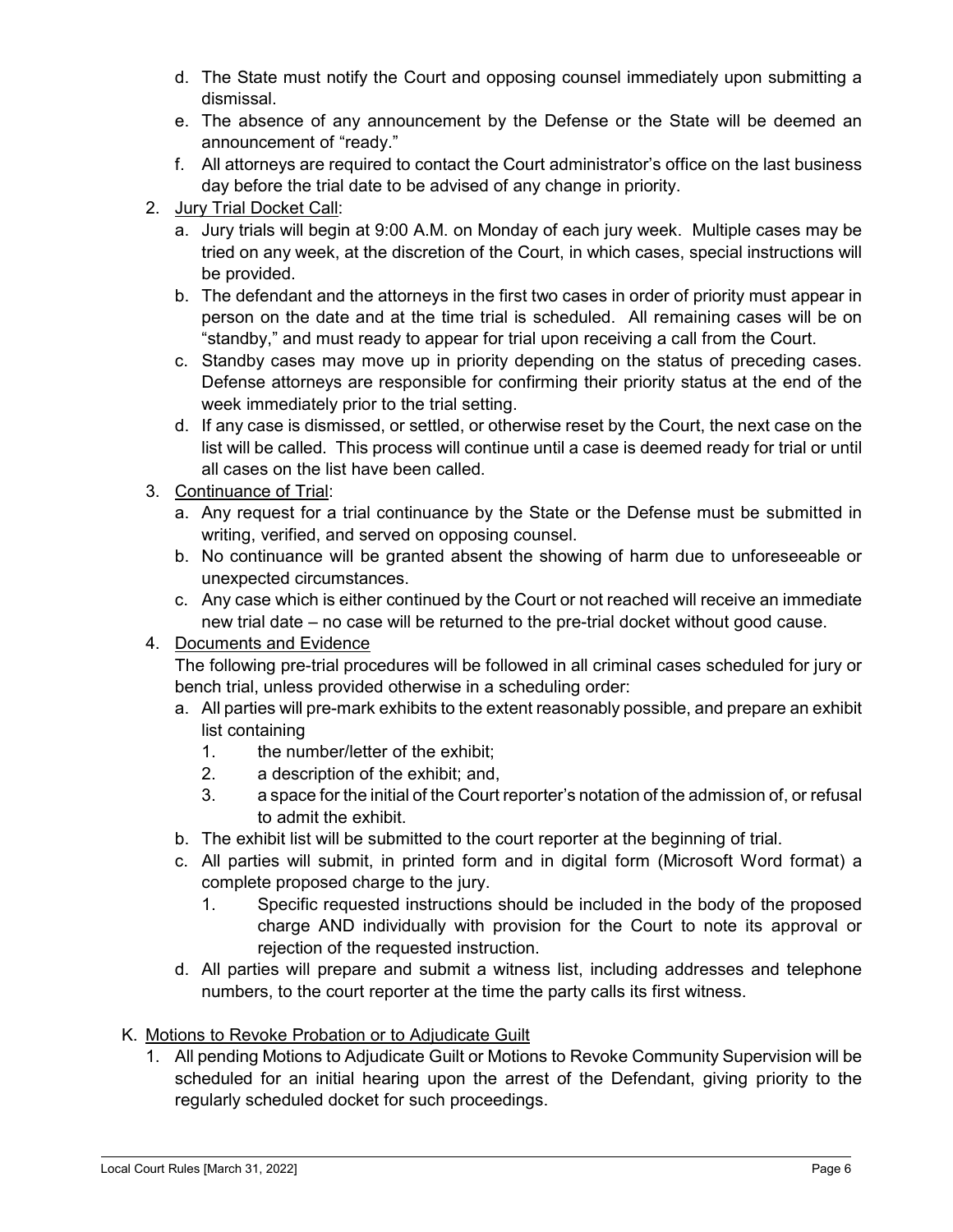- 2. Final hearing will occur in all such cases within 200 days from the date of arrest, unless good cause is shown for further extensions.
- 3. In all cases older than 200 days, unless the parties notify the Court that an agreement has been finalized, will automatically be scheduled for the contested docket, and the State is required to be present for the contested docket with witnesses and/or other evidence.
- 4. Advance requests for a reset must be made in person no later than 4:00 p.m. on the day preceding the probation hearing date, and must be approved by the Judge. Requests for resets made on the scheduled date of the probation hearing may not be presented until the Court begins the docket, and will be added to the queue of plea papers submitted during the docket. The defendant must be present.
- 5. Hearing Procedures
	- a. Cases to be disposed of by agreement will be scheduled at any time approved by the Court or the Court Administrator, giving priority to the regularly scheduled probation hearing docket.
	- b. All attorneys presenting a plea agreement will report at the beginning of the docket to the Court Administrator, and will deliver to the Court staff all completed plea documents as required by the Courts.
	- c. Conversations at the bar while Court is in session must be kept to a minimum. All negotiations not completed before Court convenes must be handled during recess.
	- d. All plea papers must be in the form approved by the Courts. All forms provided by the Courts may not be altered or re-formatted in any way, including font style or size, spacing, etc.
	- e. Plea papers will be organized as directed by the Courts.
	- f. Uncontested cases will be heard first, followed by contested cases.
- L. Jail Docket
	- 1. Defendants being held in the McLennan County Jail who are represented by counsel will automatically be assigned to the video jail plea docket as regularly scheduled by the Courts, unless scheduled for pre-trial.
	- 2. Any defendant in jail whose case, (other than probation revocation proceedings), has passed 180 days following the filing of the Information will be assigned to the disposition docket. Defendants being held in jail over 90 days on a motion to revoke community supervision or a motion to adjudicate guilt will be assigned to the next contested probation hearing docket.
	- 3. Jail pleas will follow these procedures, or procedures adopted by the Courts from time to time.
		- a. All jail plea papers must be submitted no later than 4:00 P.M. on the business day before the day the jail docket is scheduled – No Exceptions!
			- (1) Attorneys must remain in the Court Administrator's office when submitting plea papers until the papers have been checked for completeness and accuracy.
		- b. Defense attorneys will be scheduled on the jail plea docket by the Court staff in the order that all complete sets of plea papers for all defendants represented by the defense attorney are accepted by the office of the Court Administrator.
		- c. Defense attorneys arriving at the jail after the jail docket has begun, or failing to appear timely, (remote or video hearings), will be moved to the end of the list.
	- 4. "Stand-in" counsel for court-appointed counsel are discouraged, and will not be allowed except for vacation or unavoidable conflict with other court settings. Repeated unavailability of the court appointed attorney of record for jail pleas will be grounds for removal from the jail plea appointment list.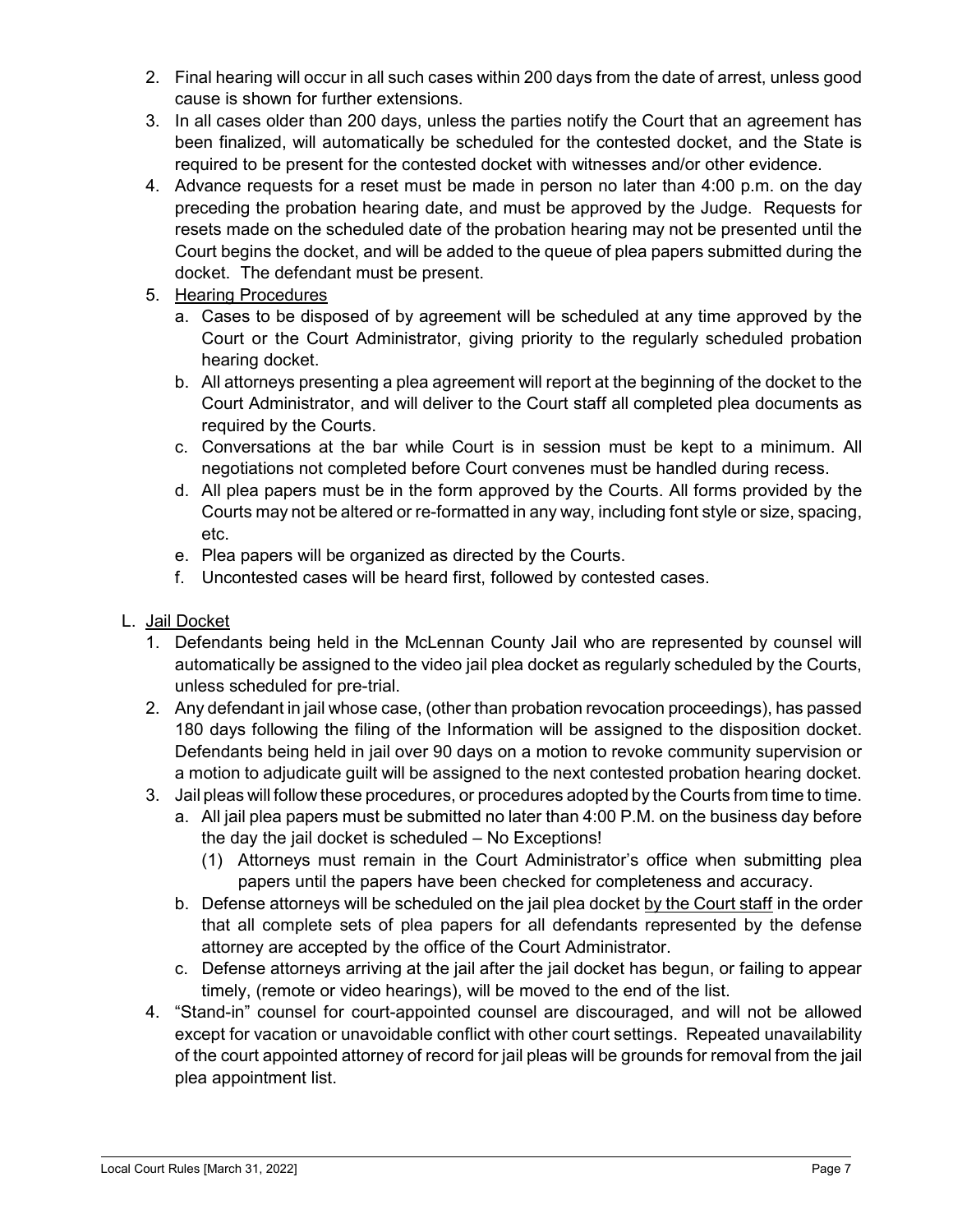5. Attorneys should inform the Court Administrator if an incarcerated defendant will not be pleading or negotiating an agreement in the near future, so the case can be scheduled accordingly.

### M. Jail Status Review

Jail Status Review will be held weekly for defendants who are incarcerated and have been for an extended period of time with no settings other than Jail Docket.

- 1. The review will be primarily limited to defendants with court-appointed counsel, although the Judge may include defendants with retained counsel as it may appear appropriate.
- 2. Any indigent defendant who has been appointed counsel, is scheduled on the jail docket, and has been in jail for a period of ninety (90) days or more as of Tuesday of any week will automatically be placed on the Jail Status review for the following week.
- 3. Defense counsel is required to contact the Judge at or prior to the time of the Jail Status review and to report the status of the case and any reason for further delay.
- 4. No contact from the defense attorney to the Judge and/or the Court Administrator by the Jail Status review deadline will result in the scheduling of the case(s) to the Pre-Trial docket at the earliest possible convenience to the Court. In this event, the case will not be removed later from the Pre-Trial docket and will be set for trial.
- 5. The following constitute valid reasons to remove a defendant from the Jail Status review:
	- a. Defense counsel has submitted plea papers for the defendant to plead at the next jail plea docket;
	- b. Defense counsel has a valid trial conflict with the next Jail Plea docket, in which case the defendant will be rescheduled to the following Jail Plea docket;
	- c. Defendant has executed a written waiver of both statutory and constitutional rights to a speedy trial, in a form satisfactory to the Judge, in which case the defendant will be rescheduled for a Jail Status review approximately eight (8) to twelve (12) weeks away;
	- d. Any other reason deemed by the Judge to be compelling.
- N. Pro Se Proceedings
	- 1. A record shall be made of all pro se proceedings, until and unless the Defendant formally waives such a record.
	- 2. A special *pro se* docket shall be established at which the Court will determine if the defendant will be allowed to waive counsel.
	- 3. If the defendant waives counsel, the case will be
		- a. heard on that date, if a plea agreement is announced by the parties;
		- b. Scheduled for pre-trial on a later pro se docket;
		- c. scheduled for a plea on a later pro se docket, if agreed by the parties.
- O. Bond Forfeitures
	- 1. Judgment nisi will be rendered by the Court promptly and a capias will issue in each case in which the personal appearance of the Defendant was required and the Defendant failed to appear in person, unless such failure to appear has been excused by the Court.
		- a. Upon a defendant's failure to appear and the forfeiture of the defendant's bond, a new bond amount will be set by the Court.
	- 2. Once judgment nisi is rendered, all matters pertaining to the bond forfeiture must be presented at the date and time set for the hearing to show cause and trial, in the manner prescribed by the Texas Rules of Civil Procedure.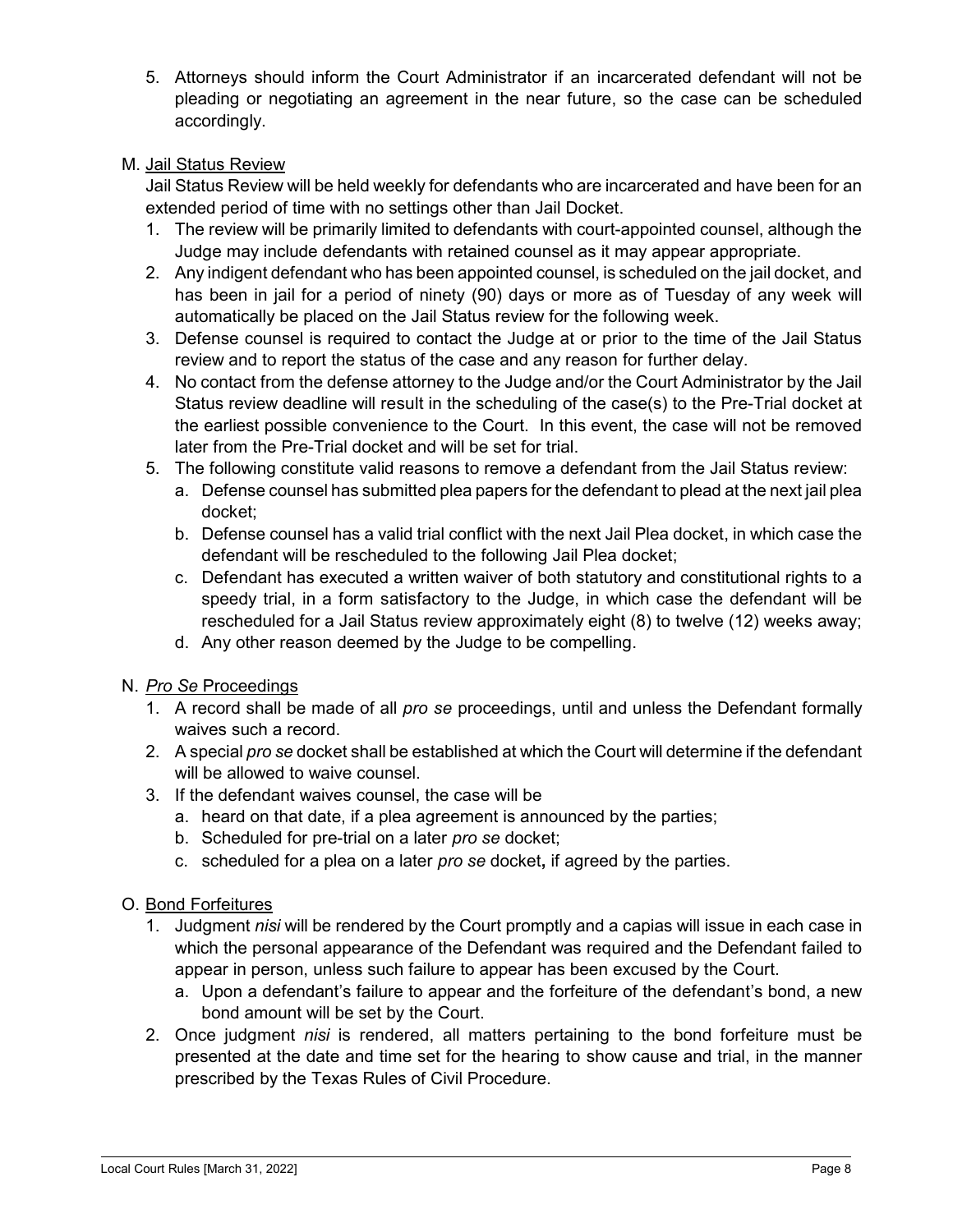### P. Drug Testing

- 1. All defendants who have been released on bond are subject to drug testing at any time. Testing ordered as a condition of bond will be performed at no cost to the defendant.
- 2. All defendants are subject to drug testing subsequent to a plea of guilty, a plea of nolo contendere, or a finding of guilt by the Court or a jury following trial, but prior to sentencing.
- 3. Defendants who are requesting (a) deferred adjudication community supervision, (b) community supervision following conviction, or (c) alternative means of serving jail sentences, such as SPURS, work or education release, or house arrest and electronic monitoring must be prepared to submit to drug testing prior to obtaining a ruling from the Court on the request.
- 4. Other than testing as a condition of bond, a defendant who has not been found indigent by the Court for purposes of receiving court appointed counsel will be responsible for the cost of such testing, payable prior to the test. A defendant who has been found indigent by the Court and has been appointed counsel will not be responsible for the cost of such testing.

### Q. Non-US Citizens

- 1. All defense counsel are required to comply with the provisions of Padilla v Kentucky in advising non-US citizen defendants of the effect a plea of guilty or nolo contendere may have on their status in the US.
- 2. Court-appointed counsel are specifically required to provide to or obtain for their non-US citizen defendants immigration law information which meets the requirements of Padilla.
- 3. myPadilla.com is a free website providing defense counsel with a written statement of any defendant's consequences in pleading guilty or nolo contendere to a criminal charge, and must be utilized for all indigent defendants with court-appointed counsel, unless the defense counsel satisfies the Court that the attorney has the requisite knowledge and has reached a definitive conclusion in regard to the defendant's possible immigration issues.

### III. Local Civil Rules

### A. Filing

- 1. All civil cases will be filed on a rotating basis, as set forth in the separate order of Adoption of New Case Filing Docket Assignments, or any amendments thereto.
- 2. All initial pleadings must conform with the Texas Rules of Civil Procedure, and must include any cover sheet or other tracking documents required by the McLennan County Clerk.

### B. Scheduling Orders

- 1. Within 30 days following the answer and/or appearance of all parties, the parties must conference and submit an agreed proposed scheduling order or trial date to the Court Administrator.
- 2. If the parties cannot agree to a scheduling order, the Plaintiff shall promptly file a motion for the Court to enter a scheduling order, with a certificate of conference.
- 3. In the event a scheduling order is unnecessary or not required under the Texas Rules of Civil Procedure or any applicable statute, this section shall not apply.

# C. Dismissal Docket

- 1. In addition to the provisions of Rule 165a, T.R.C.P., a case may be subject to dismissal for want of prosecution if one or more of the following conditions exists:
	- a. a case has been on file for more than 180 days, citation has been served and the time to answer has expired with no answer or appearance, or no answer is required by law;
	- b. a case has been on file for more than eighteen months and is not set for trial;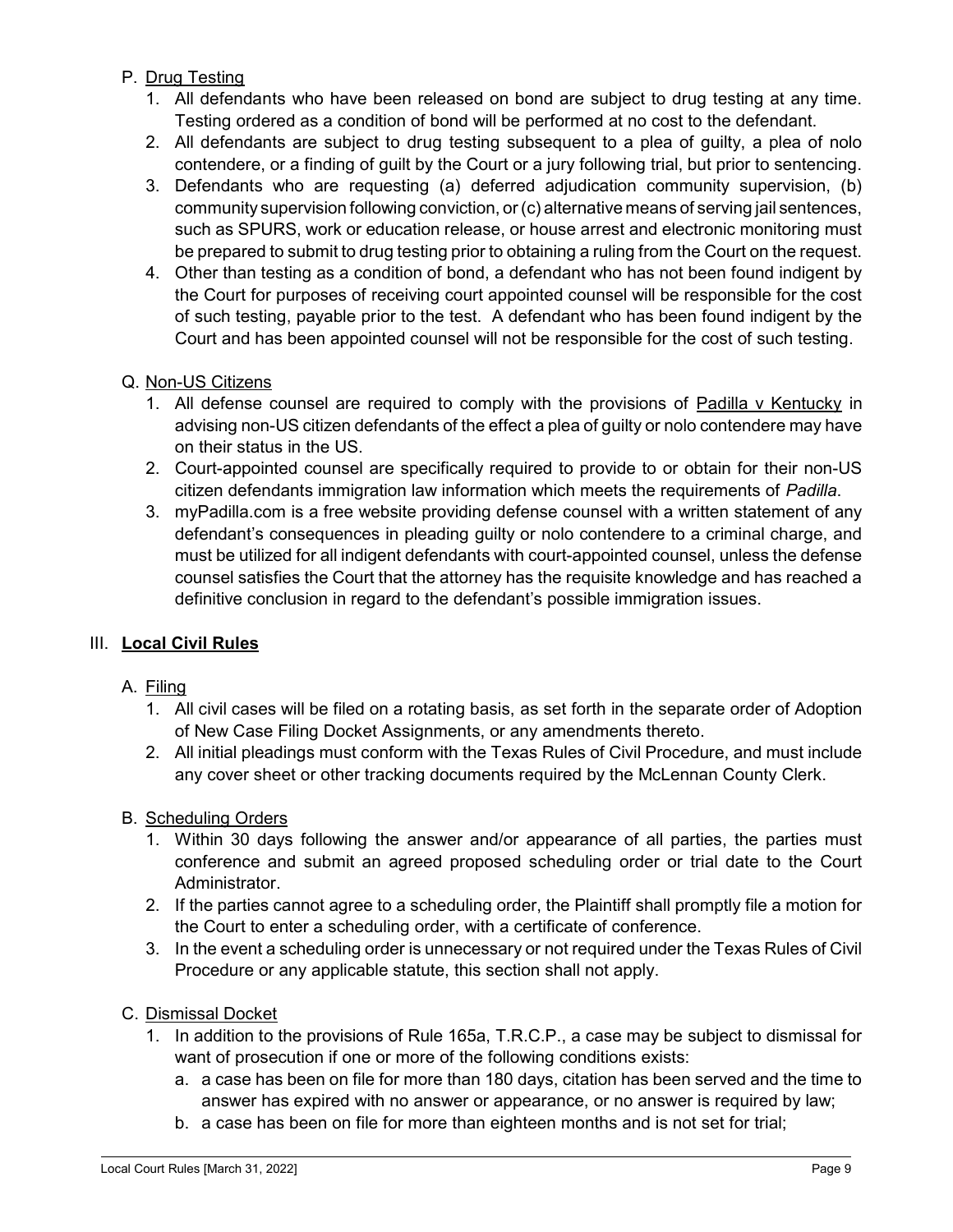c. a party or an attorney has failed to take any action as directed by the Court.

### D. Motions

- 1. Form. Motions shall be in writing and shall be accompanied by a proposed order granting the relief sought. The proposed order shall be a separate instrument, unless the entire motion, order, signature lines and certificate of service are all on one page.
- 2. Response. Responses shall be in writing, and shall be filed at least three (3) working days before the date of submission, except on leave of court. Failure to file a response may be considered a representation of no opposition.
- 3. Conference.
	- a. Whenever practicable, counsel shall include with all filed motions a "Certificate of Conference" signed by counsel for movant and containing confirmation that 3.b. below has been satisfied. Except on leave granted by the Court, the Clerk shall not accept for filing and the Court Administrator shall not schedule for hearing any motion not containing a certificate of conference.
	- b. Prior to filing a motion, counsel shall personally contact all other attorneys in the case to schedule and conduct a conference in an attempt to resolve the disputed matters. Counsel shall make at least three attempts to contact all other attorneys during regular business hours over a period of no less than two business days.
- 4. Proposed Orders. Counsel seeking affirmative relief shall be prepared to tender a proposed order to the Court at the commencement of any hearing on any contested matter. The opposing party must approve the proposed order as to form, object to the form in open court, or file objections in writing with the Court within one business day. Nothing herein prevents the Court from drafting a separate order at any time after the hearing.
- 5. Notice of Hearings. Upon setting a motion or other matter for hearing, a party must serve written notice on all other parties and a certificate of notice to the Clerk of the Court, within one business day of receipt of such setting. All motions other than threshold motions must be scheduled for hearing as soon as practicable following both the filing and any response period authorized by the rules or applicable statute, and not reserved for Pre-Trial.
- 6. Agreed Motions
	- a. Agreed motions submitted in writing with a proposed order and reflecting the agreement of all parties by personal or legally authorized signatures either (a) on the form of order, or (b) in the certificate of conference will be considered without a hearing.
	- b. Notwithstanding 6.a. above, the following must be scheduled for a hearing
		- (1) agreed motions for continuance in cases older than one year
		- (2) final hearings involving financial settlements to or on behalf of minors.

# E. Pre-Trial

The following pre-trial procedures will be followed in all civil matters scheduled for jury or bench trial, unless provided otherwise in a scheduling order:

- 1. All parties will pre-mark exhibits to the extent reasonably possible, and prepare an exhibit list containing
	- a. the number/letter of the exhibit;
	- b. a description of the exhibit; and,
	- c. a space for the initial of the Court reporter's notation of the admission of or refusal to admit the exhibit.
- 2. The exhibit list will be submitted to the court reporter at least 2 business days before trial.
- 3. All parties will submit, in printed form and in digital form (Microsoft Word format) a complete proposed charge to the jury.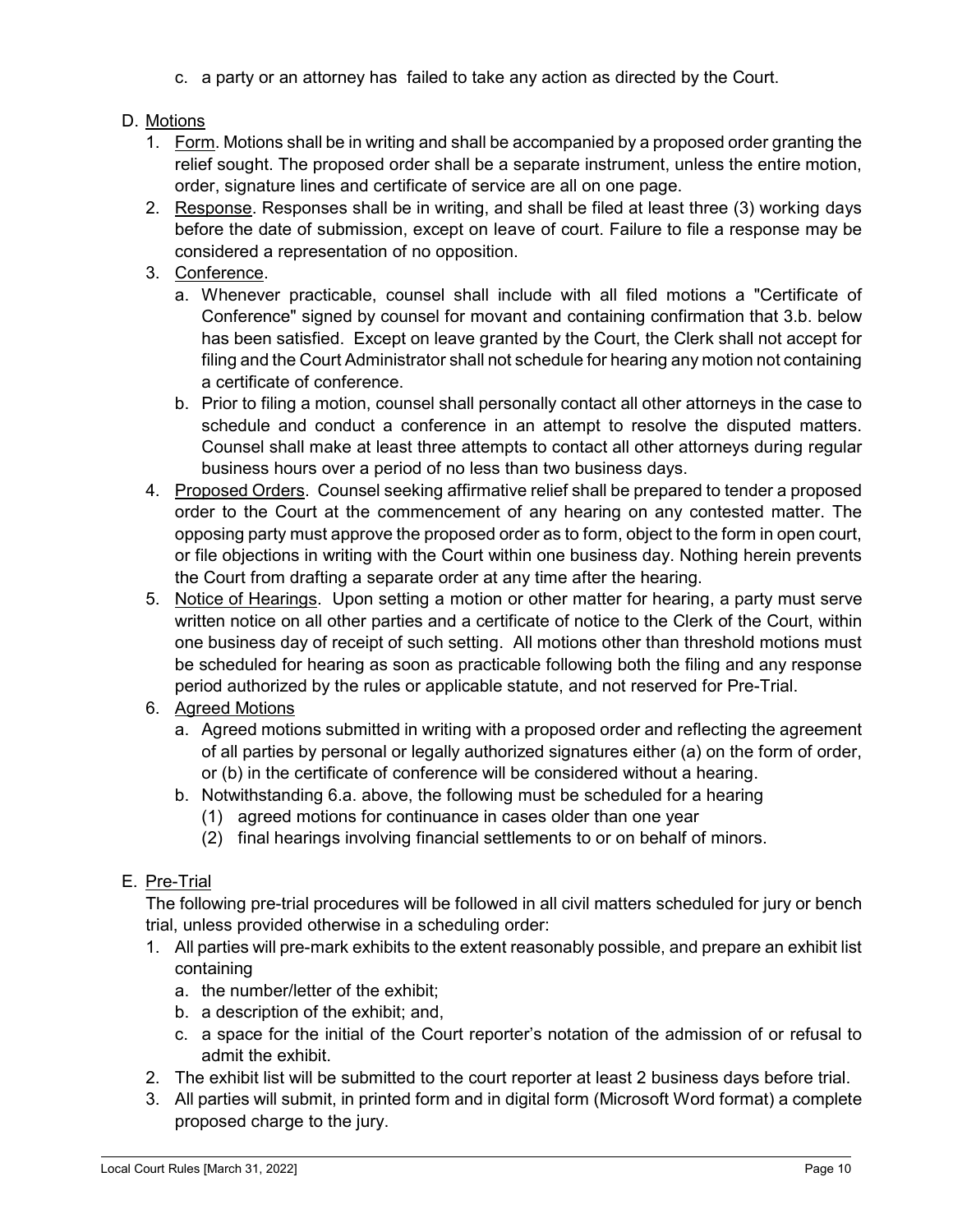- a. Specific requested instructions should be included in the body of the proposed charge and in a separate request containing a provision for the Court to note its approval or rejection of the requested instruction.
- 4. A witness list, including addresses and telephone numbers, will be submitted to the court reporter no later than the time the case is called for trial.
- 5. Pre-Trial Hearing:
	- a. Pre-Trial hearings will be scheduled on the Friday preceding the scheduled trial date.
	- b. Motions in Limine and other threshold motions will be heard at the Pre-Trial hearing.
	- c. All parties are required to make announcements at the Pre-Trial hearing concerning their readiness for trial.
	- d. If no party announces "ready," the case will be passed automatically and removed from the trial docket until it is scheduled again for trial; however, the Court may, in its discretion, exercise its authority to dismiss the case for want of prosecution.
	- e. Cases which are ready or deemed ready for trial will be assigned a starting day and time for the following week, or on a later date, at the Court's discretion.
- F. Scheduling for Trial
	- 1. The Judge may order a trial setting at any time.
	- 2. In the discretion of the court, preference in setting cases for trial shall be given to matters in which the parties have participated in alternate dispute resolution procedures.
	- 3. Any party may schedule the trial of a cause, subject to any scheduling order, by submitting a written request to the Court Administrator, with a copy to all other parties, setting out the following:
		- a. The cause number and style of the case;
		- b. The purpose of and the requested date for the hearing or trial;
		- c. The identity of the party and counsel submitting the request; and
		- d. A certificate of conference demonstrating a reasonable attempt to reach an agreement on such setting.
	- 4. All civil jury trials will be scheduled on Monday, but may be tried on any day during that week, at the Court's discretion.
	- 5. Civil trials in the County Court at Law and the County Court at Law No. 2 are subject to the priority of criminal trial settings, except during weeks set aside by the Courts from time to time for civil priority settings. Criminal trials in the County Court at Law No. 3 are subject to the priority of civil trial settings.
	- 6. All civil or probate matters, other than those pending before the County Judge, will be scheduled for hearing by the Court Administrator upon request of counsel or the Court, giving priority to the regularly scheduled docket for such proceedings. Trials on the merits will be scheduled by the Courts.
- G. Pro Bono Matters The McLennan County Courts at Law encourage attorneys to represent qualified clients on a *pro bono* basis. An attorney representing a *pro bono* client on a matter set for hearing on a docket containing multiple other cases, may inform the Court of his or her pro bono representation, in which event the Court will make every reasonable effort to give that matter priority on the docket, subject to the other scheduling needs of the Court.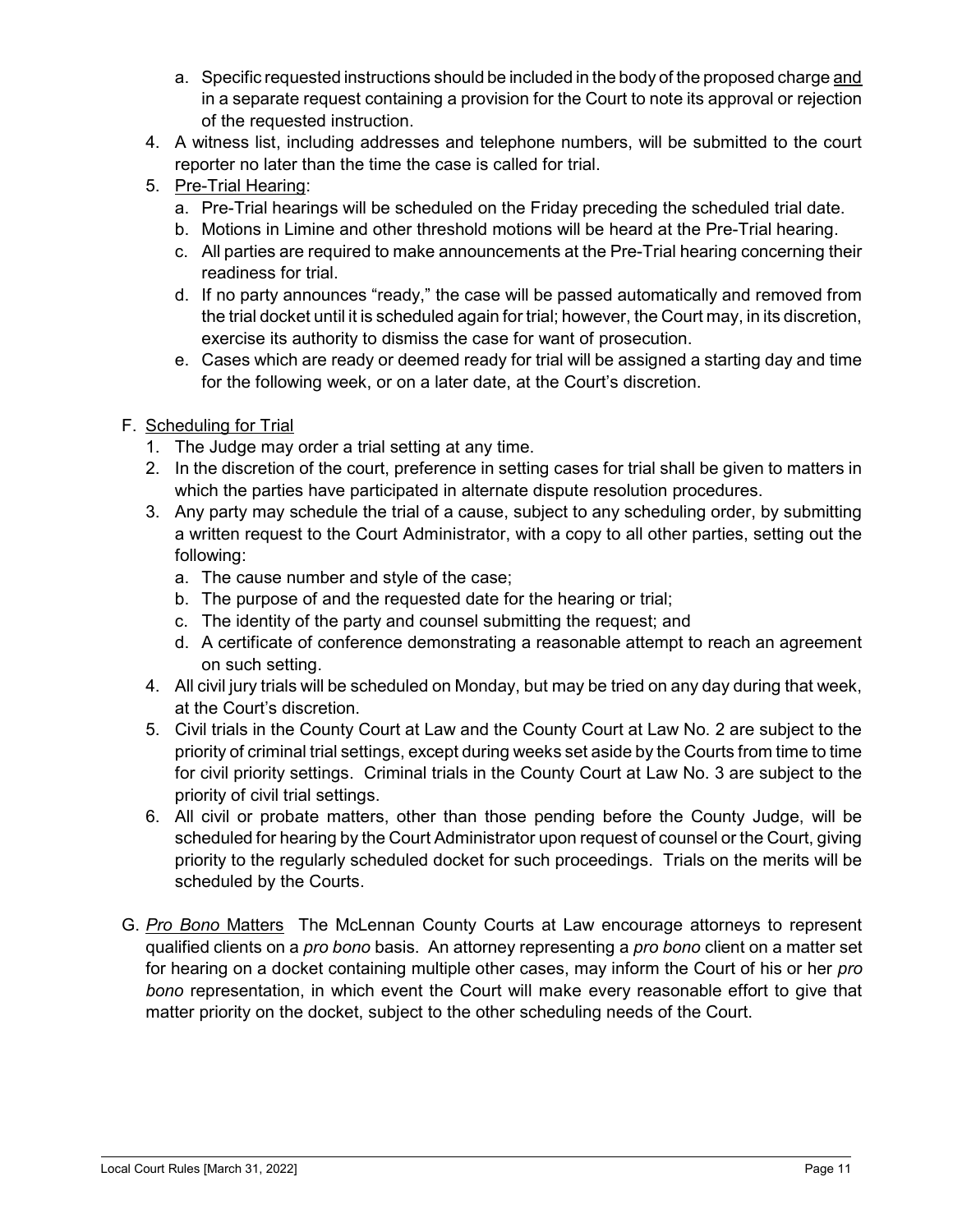#### IV. Probate and Mental Health

- A. All probate and mental health matters will be heard by the County Judge.
	- 1. In emergency circumstances, the Judges of the County Courts at Law may hear ex parte matters requiring immediate attention.
	- 2. The County Court at Law Judges may also hear uncontested probate matters when the County Judge is unavailable or has a conflict.
- B. All probate matters heard by the County Judge will be scheduled by that office and heard in accordance with the procedural requirements followed by the County Judge, and will not be subject to these rules.
- C. The County Judge may transfer probate and mental health cases to the County Courts at Law as he deems necessary, and for the specific purposes expressed in the order of transfer. Such transfer shall remain in effect until the matter is transferred back to the County Judge by Court order.

#### V. Advance Approval of Court Interpreters

- A. The County Courts at Law may approve in advance an interpreter or interpreters to translate from English into other languages during Court proceedings, by Court order signed and filed in the Local Rules of the County Courts at Law of McLennan County.
- B. Advance approval of an interpreter as set out in this provision will authorize the interpreter to provide services in any County Court at Law without the necessity of taking the oath of the interpreter in each specific case, and will create a presumption that the interpreter is qualified under Rule 183 of the Texas Rules of Civil Procedure, Section 38.30 of the Texas Code of Criminal Procedure, and under Rule 604 of the Texas Rules of Evidence. If objection is not timely made to an interpreter with advance approval pursuant to this rule, such objection will be deemed waived.
- C. Advance approval of any interpreter in this manner is conditioned upon his/her execution of a written oath as interpreter, which shall be filed with the official Local Court Rules.
- D. An order approving an interpreter pursuant to this rule shall remain in effect until further order of the Courts or the written resignation of the interpreter.
- E. This rule does not preclude the use of the services of any other qualified interpreter upon the request of any party or upon the Court's motion.
- VI. Rules of Decorum [applicable in all cases]
	- A. Children under the age of 17 years are not allowed in the courtroom while Court is in session, unless authorized by the Court in advance.
	- B. Telephones, smart devices, computers, electronic pads and other instruments capable of 1) receiving or sending communications, 2) photography, 3) video recording, or 4) audio recording are strictly prohibited, except as used by officers of the Court in the performance of their Court duties.
	- C. Dress
		- 1. No witnesses, observers, spectators or parties will be allowed in the courtroom unless dressed appropriately.
		- 2. Inappropriate clothing or dress includes the following:
			- a. Shorts, of any length, showing any portion of the leg;
			- b. Sandals, flip-flops, or bare feet;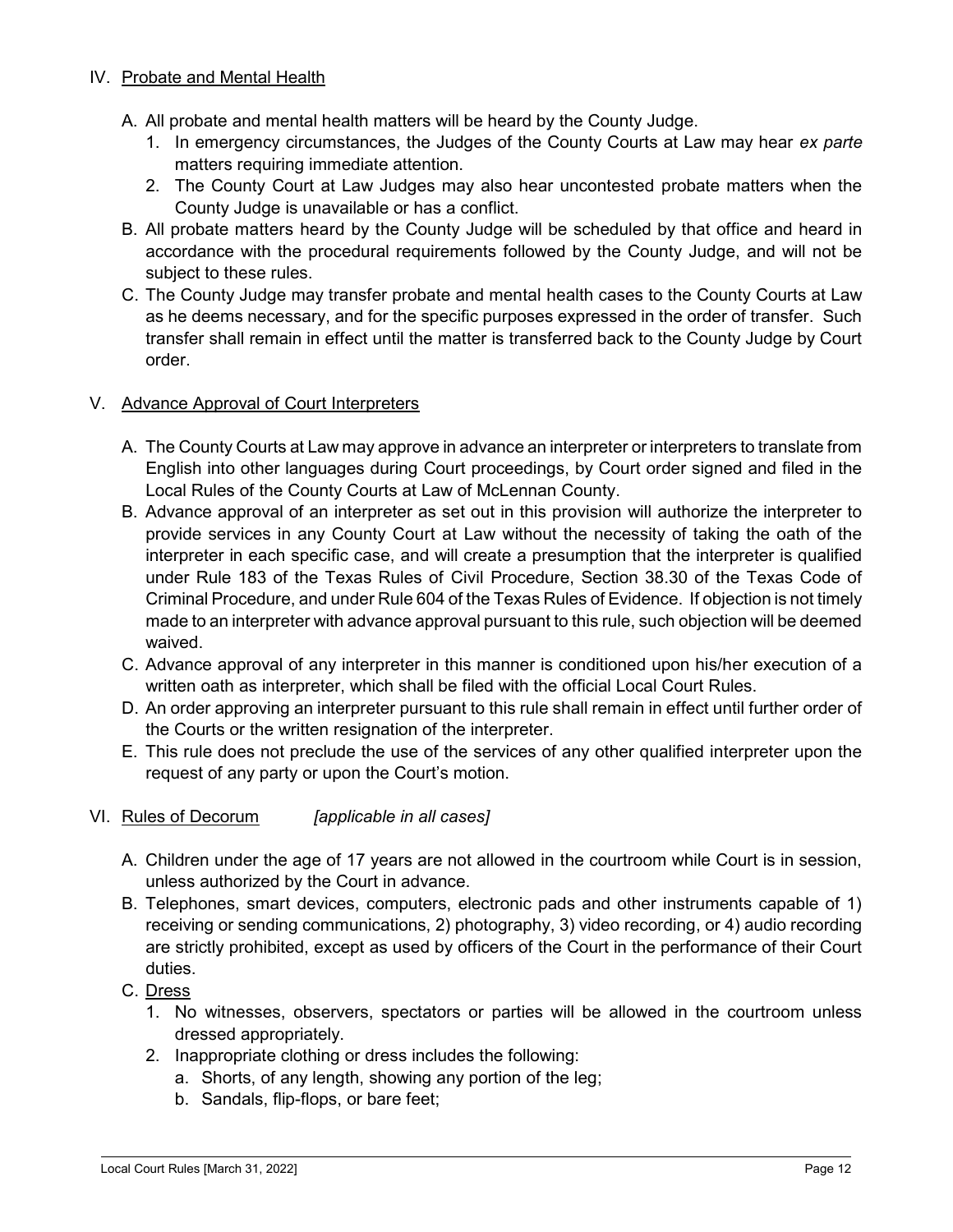- c. Hats, caps, do-rags, scull caps or other head-coverings (except those required by religious precepts);
- d. Sunglasses or other unnecessary eyewear;
- e. Torn or dirty clothing;
- f. Sleeveless shirts;
- g. Clothing displaying offensive, vulgar, disrespectful or otherwise unacceptable graphics or words;
- h. Exposed undergarments;
- i. Women's halter-tops, low cut blouses, or other revealing clothing;
- j. Men's slacks or pants worn with the waist-band significantly below the waist.
- 3. All attorneys will maintain a professional appearance, and will appear in Court in appropriate business professional attire, e.g. a suit and tie or a coat and tie for men.
- 4. The Courts have discretion to modify or clarify these rules at any time.
- 5. Violators of these rules will be required to leave the courtroom. Parties in violation will be required to leave the courtroom and to dress properly and return on the same day as directed by the Court. Non-participants in violation of these rules will be denied access to the courtroom. In criminal cases, a defendant in violation who fails to return as directed, dressed appropriately, will be subject to a "failure to appear" finding.

### D. Testimony

- 1. Witnesses and participants in courtroom proceedings will refrain from non-verbal communications, including gestures, head-shakes, and sounds such as "uh-huh."
- 2. Attorneys and witnesses will be respectful and allow others to finish speaking before beginning to speak.
- 3. Witnesses will stop speaking whenever an attorney or the Judge interrupts.
- 4. The "rule" will be strictly enforced. (See Texas Rules of Evidence, Rule 614; Texas Rules of Civil Procedure, Rule 267; Texas Code of Criminal Procedure, 36.03 - 36.06).

### E. Contact with Jury

- 1. No attorney, party or witness may have contact with or carry on conversations with or near any member of a jury or jury panel (venire) of any nature.
- 2. All witnesses waiting outside the courtroom will sit or stand in an area well removed from any juror or potential juror, and will not review reports or other evidence regarding the case in the presence of or near any juror or prospective juror.

### F. Responsibility of Attorneys

1. Attorneys are responsible for assuring that their clients and witnesses are aware of these rules and are in compliance.

### VII. Applicability

The foregoing rules are applicable to all matters pending before the Courts, whether jury or non-jury cases, subject to the local criminal rules for criminal cases.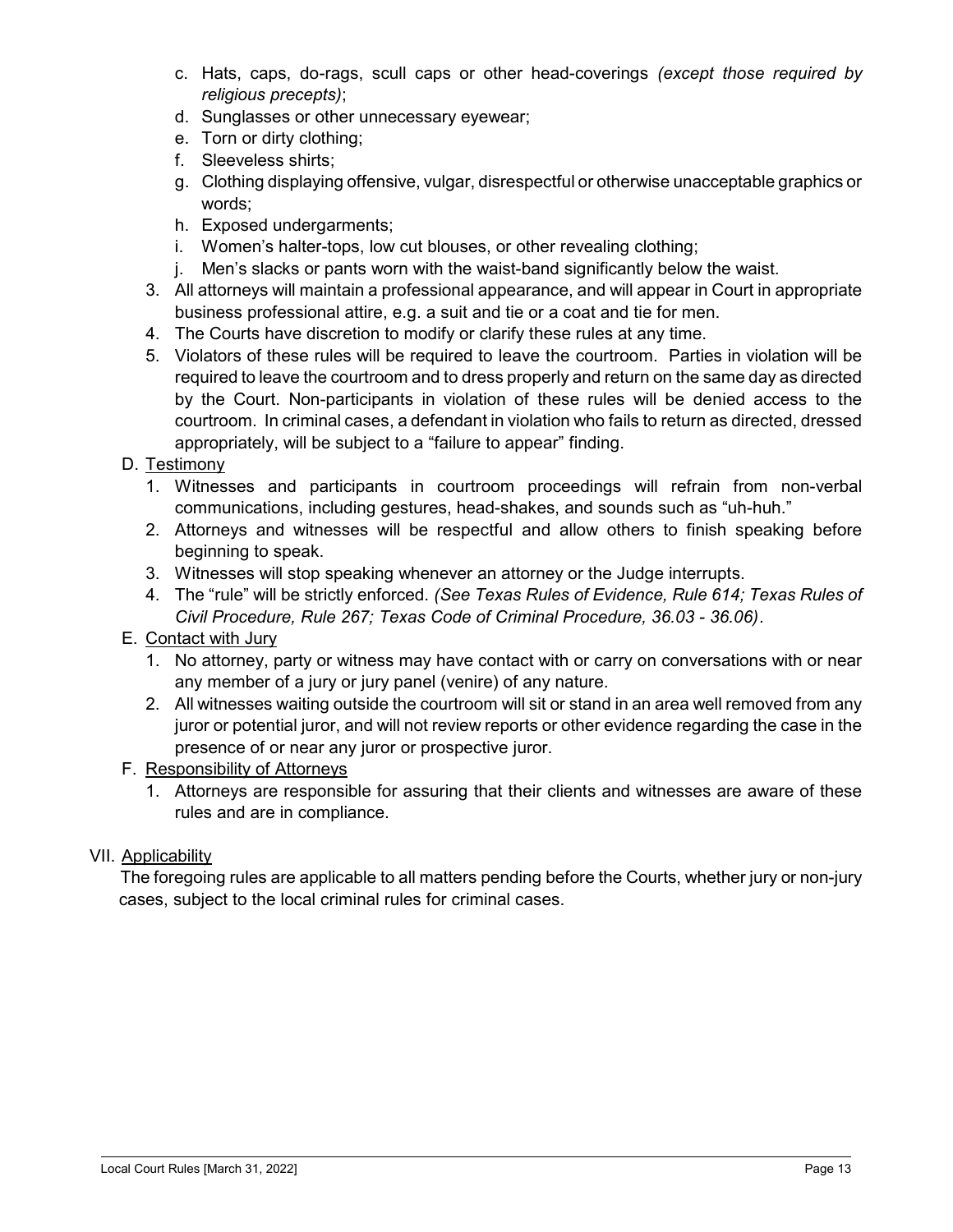#### VII. Prior Orders and Local Court Rules

- A. The following documents on file in the McLennan County Rules of Court have been superseded and are no longer effective:
	- 1. Local Court Rules, [Corrected, September 30, 2021] (R-1, pp.172-186).

APPROVED and ADOPTED on March 31, 2022

County Court at Law No. 2

T. Bradley Cates, Judge<br>
County Court at Law No. 2<br>
County Court at Law No. 2

Ryan A. Luna, Judge County Court at Law. No. 3